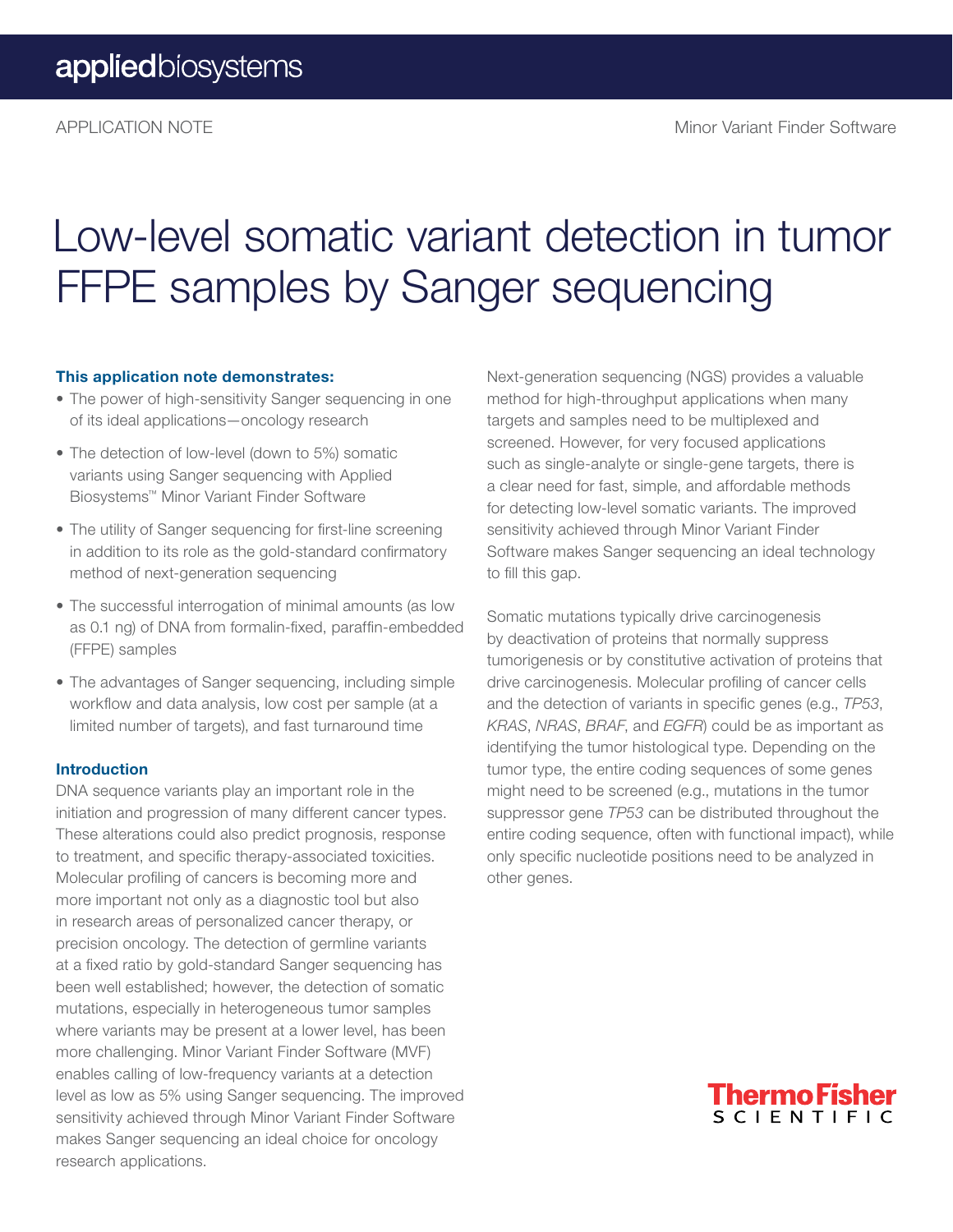#### Thermo Fisher Scientific provides a complete workflow for tumor genetic analysis

We have developed a complete workflow for tumor genetic analysis using Sanger sequencing (Figure 1). For all the experiments described below, DNA was extracted from commercially obtained FFPE slides using Invitrogen™ RecoverAll™ Total Nucleic Acid Isolation Kit for FFPE, and the DNA concentration was measured by Invitrogen™ Qubit<sup>™</sup> fluorometric quantitation. PCR and sequencing reactions were performed using the Applied Biosystems™ BigDye™ Direct Cycle Sequencing Kit and a Veriti™ Thermal Cycler. Sequencing reactions were cleaned up using the Applied Biosystems™ BigDye XTerminator™ Purification Kit. Sequencing reactions were electrophoresed on the Applied Biosystems™ 3500xL Genetic Analyzer. FFPE test samples were referenced to DNA control CEPH 1347-02 sequenced in both forward and reverse directions, and processed under similar conditions throughout the entire workflow on the same Applied Biosystems™ MicroAmp™ Fast Optical 96-Well Reaction Plate sealed with MicroAmp™ Clear Adhesive Film.

#### Minor Variant Finder Software

Analysis of allele frequencies was performed using Minor Variant Finder Software. Minor Variant Finder Software is a user-friendly desktop software specifically designed for the detection and reporting of single nucleotide variants (SNV) in Sanger sequencing traces with a detection level as low as 5%. On a test set of 632,452 base positions, it exhibits a 5% limit of detection with 95.3% sensitivity and 99.83% specificity. The sophisticated algorithm filters out systematic noise components in bidirectional traces and highlights and presents genuine somatic variant candidates for review and reporting. Minor Variant Finder Software can also readily align sequences with the human reference genome and VCF files from NGS experiments, providing a smooth workflow for NGS confirmation with annotations in the dbSNP database.

#### Gene-specific panels

We have developed gene-specific Sanger sequencing panels covering the entire coding region (all exons) of specific genes (e.g., *TP53*, *KRAS*, and *NRAS*) implicated in tumorigenesis. The *TP53* coding sequence was covered by 24 short amplicons (Figure 2). Similarly, all *KRAS* exons were covered by 12 amplicons, and all *NRAS* exons were covered by 9 amplicons. Similar gene-specific panels can be built for any other genes of interest. We designed M13-tailed primers generating short amplicons in the size range of 50–151 bp in the *KRAS* and *NRAS* panels and 115–200 bp in the *TP53* panel to facilitate the analysis of potentially degraded DNA obtained from FFPE samples. To demonstrate the workflow of these panels with Minor Variant Finder Software, we analyzed DNA extracted from lung tumor FFPE samples. We initially determined variants of *TP53* and *KRAS* in these samples by NGS using the Ion PGM™ System.



Figure 2. Single-gene Sanger sequencing panel of *TP53*. The entire coding sequence of *TP53* was covered by 24 amplicons. Similar genespecific panels were built for *KRAS* and *NRAS* genes.



Figure 1. A simple and fast workflow for tumor genetic analysis. First, DNA is extracted from FFPE slides. Next, PCR is used to amplify the DNA region of interest, which is followed by Sanger sequencing. The purified sequencing products are then separated by capillary electrophoresis. Finally, the sequencing traces are analyzed using Minor Variant Finder Software.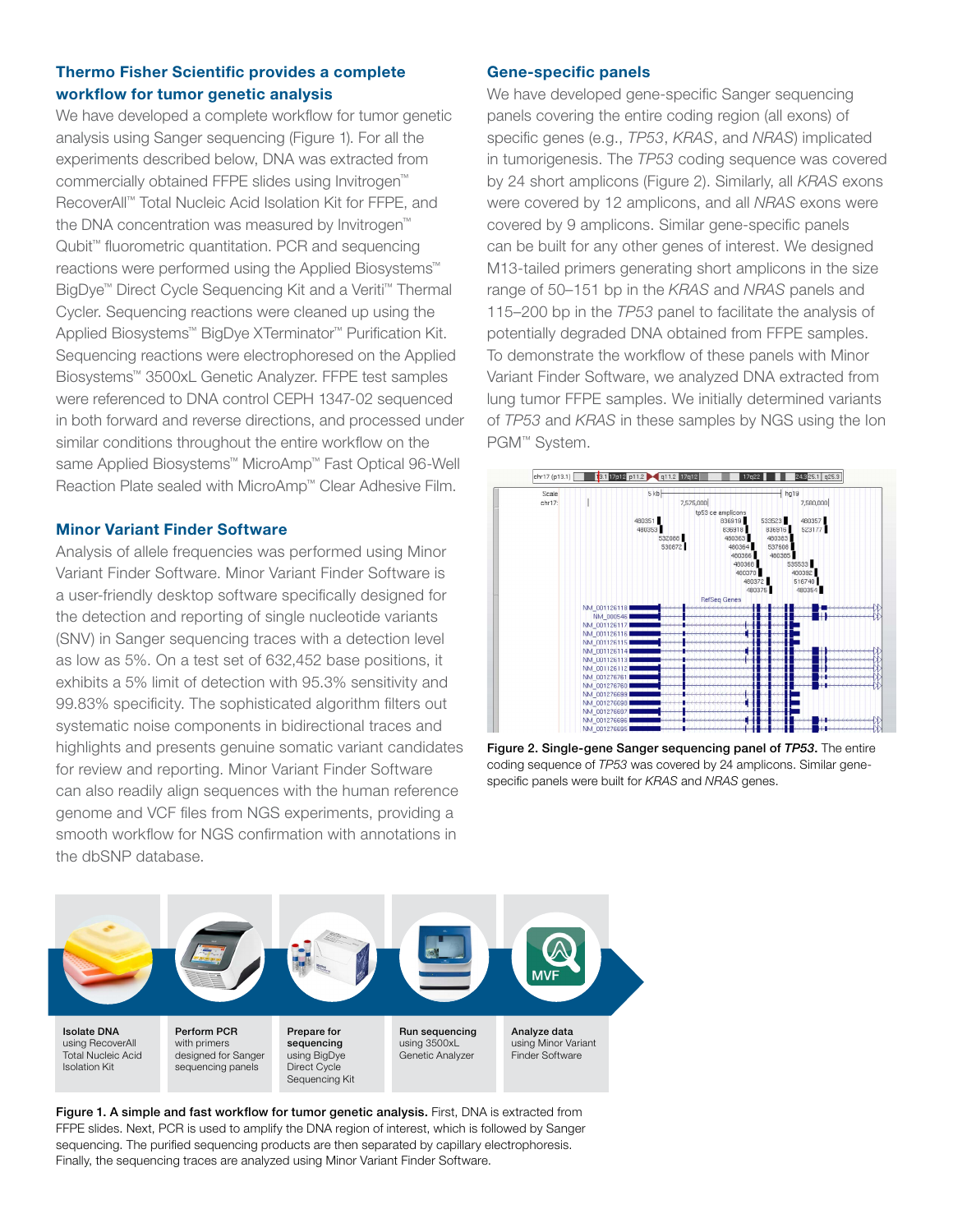We confirmed the identity and minor allele frequency of these variants by the two gene-specific Sanger sequencing panels analyzed by Minor Variant Finder Software (Table 1 and Figure 3). Allele frequencies determined by Minor Variant Finder Software are comparable with variant allele frequencies (VAF) found by NGS. For example, variant

c.1024C>T in FFPE sample 2162 was detected at 13.4% in the colon and lung cancer NGS panel and 12.6% in the Oncomine NGS panel, and was measured at 11% in the forward trace and 14% in the reverse trace by Sanger sequencing.

#### Table 1. Comparison of minor variants detected using NGS vs. Sanger sequencing.

| <b>TP53</b>        |             |                  |                                         |                                   |                                    |  |  |  |
|--------------------|-------------|------------------|-----------------------------------------|-----------------------------------|------------------------------------|--|--|--|
| <b>FFPE</b> sample | Variant     | <b>Primer ID</b> | VAF, colon and lung<br>cancer NGS panel | VAF, Oncomine<br><b>NGS panel</b> | VAF, Sanger sequencing<br>with MVF |  |  |  |
| 2162               | c.1024C > T | 530872           | 13.4%                                   | 12.6%                             | Forward: 11%<br>Reverse: 14%       |  |  |  |
| 2182               | c.517G > T  | 836916           | 10%                                     | Not detected                      | Forward: $8.2\%$<br>Reverse: 8.4%  |  |  |  |
| <b>KRAS</b>        |             |                  |                                         |                                   |                                    |  |  |  |
| <b>FFPE</b> sample | Variant     | <b>Primer ID</b> | VAF, Colon and lung<br>cancer NGS panel | VAF, Oncomine<br><b>NGS panel</b> | VAF, Sanger sequencing<br>with MVF |  |  |  |
| 2182               | c.35G>C     | Hs00532827 CE    | $34.2\%$ <sup>*</sup>                   | $33.1\%$ *, 41.1%**               | Forward: 41%<br>Reverse: 55%**     |  |  |  |
| PB                 | c.182A > G  | Hs00477023 CE    | $31.7\%$ <sup>†</sup>                   | Not tested                        | Forward: 33%<br>Reverse: 33%**     |  |  |  |

\* Whole-tissue scrape (2014).

\*\* Whole-tissue scrape (2015).

† Microdissected (2014), average of 17.2%, 36.5%, and 41.5%.



## TP53 c.517G>T in FFPE sample 2182

Figure 3. Electropherograms generated by Minor Variant Finder Software. Minor variant c.517G>T was detected in FFPE sample 2182 using amplicon 836916 from the *TP53* panel. The variant was detected at 8.2% in the forward and 8.4% in the reverse direction by Minor Variant Finder Software compared to the primary base C (or G in the corresponding reverse reaction). C (or G) was detected in the control sample at the allelic ratio of 100% (bottom electropherograms). Minor variant A in the forward reaction (similarly, the corresponding T in the reverse reaction) of the test specimen would have been easily missed by visual inspection of the electropherograms of the test sample (middle electropherograms). However, the Minor Variant Finder algorithm is able to identify the A (or T) allele as a minor variant candidate as shown in the algorithm-generated electropherograms (top) after noise subtraction and submission (NSS).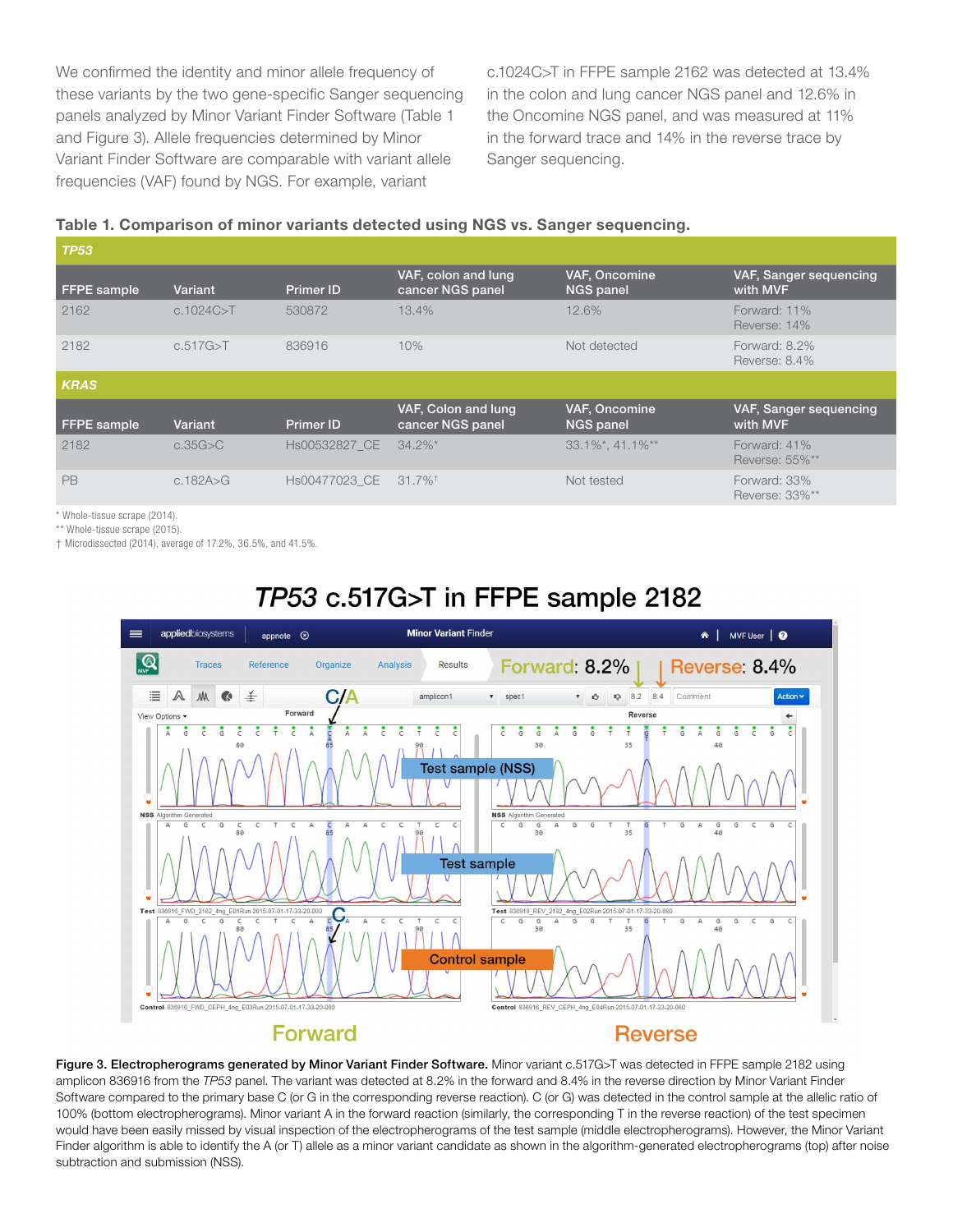We also tested this workflow with lower amounts of DNA input from one of these samples. We confirmed the allele frequency of *KRAS* variant c.182A>G in FFPE sample PB with 1 ng, 0.5 ng, and 0.1 ng of DNA input amount (Table 2). The overall sequencing quality and the allele ratios appear to be more variable for reactions with starting materials lower than 1 ng DNA; however, the minor variant of interest was still detectable even with DNA input as low as 0.1 ng DNA.

#### Table 2. Effect of low DNA input amount on minor variant detection.

| <b>DNA input</b> | <b>VAF, forward</b><br>reaction | <b>VAF, reverse</b><br>reaction |
|------------------|---------------------------------|---------------------------------|
| 1 <sub>ng</sub>  | 33%                             | 33%                             |
| $0.5$ ng         | 31%                             | 33%                             |
| $0.1$ ng         | 23%                             | 39%                             |

#### Limit of detection

To establish a limit of detection (LOD), we made serial dilutions using DNA from one of these cancer FFPE samples mixed with a control DNA. Specifically, a G/T variant (forward: 48%, reverse: 51%) in FFPE sample 2162 at position Chr17: 7,579,619 in amplicon 480354 of the *TP53* panel was diluted with a 100% G base found in the CEPH DNA control sample. We mixed these two samples to generate a minor variant T at position Chr17: 7,579,619 with minor variant ratio at 50% (not shown), 25%, 12.5%, 6.25%, 3.125%, and 1.56% (not shown). Allelic ratios measured by Minor Variant Finder Software correlated well with the expected ratios in both forward and reverse reactions. These data show that this workflow can detect as little as 3% of a minor variant in an FFPE sample (Figure 4).



Figure 4. Limit of detection (LOD) study. The variant allele frequencies (VAF) detected by Minor Variant Finder Software were in line with the expected ratios and the LOD was found to be at ~3%.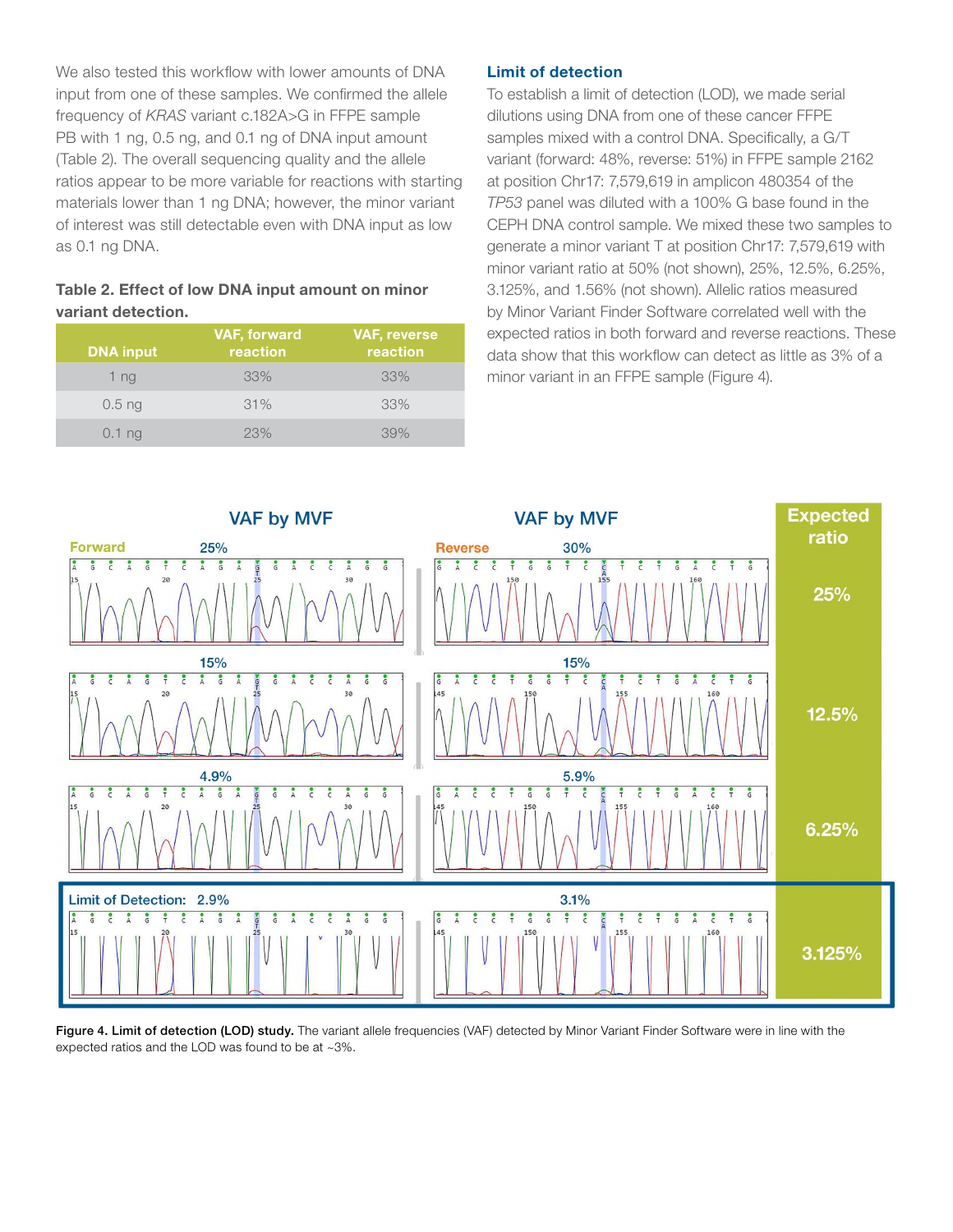#### Pan-cancer panel

Although a single gene could be the major pathogenic allele (e.g., *TP53* tumor suppressor), in many cases a combination of pathogenic SNVs of several different genes could contribute to the molecular profile of a tumor. To demonstrate the robustness and flexibility of using Sanger sequencing for oncology research, we included variants across many different solid tumor types in a pancancer panel. We narrowed our focus to alleles present at frequencies greater than 1% in common cancers. Primers flanking these variants were identified using the online

Applied Biosystems™ Primer Designer™ tool, and the primers generating the shortest amplicon size were selected to facilitate analysis of potentially degraded FFPE DNA. Selected amplicons were in the size range of 126−179 bp. This resulted in a panel consisting of 26 amplicons that queried 66 COSMIC variants from 18 different cancer genes (Table 3). Note that these amplicons also encompass an additional 1,906 less-frequently found (<1%) COSMIC variants (including indels).

#### Table 3. Pan-cancer panel for high-sensitivity Sanger sequencing.

| Gene             | Assay ID*     | <b>Amplicon name</b>                                                                  | <b>Amplicon length COSMIC ID</b> |                                                                                       |
|------------------|---------------|---------------------------------------------------------------------------------------|----------------------------------|---------------------------------------------------------------------------------------|
| AKT1             | Hs00532882_CE | $\mathsf{H}% _{\mathbb{R}}^{1}\left( \mathbb{R}^{2}\right)$                           | 179                              | 33765                                                                                 |
| <b>BRAF</b>      | Hs00518328 CE | Y                                                                                     | 172                              | 476, 473                                                                              |
| CTNNB1           | Hs00532885_CE | L                                                                                     | 171                              | 5668, 5672, 5661, 5681, 5682, 5677, 5686,<br>5671, 5670, 5662, 5679, 5676, 5663, 5667 |
| <b>EGFR</b>      | Hs00532896_CE | V                                                                                     | 170                              | 6224                                                                                  |
| FGFR2            | Hs00532795_CE | D                                                                                     | 154                              | 36903                                                                                 |
| FGFR3            | Hs00532939_CE | $\mathsf P$                                                                           | 137                              | 714, 715                                                                              |
| FGFR3            | Hs00643836_CE | $\hbox{\large \bf Q}$                                                                 | 232                              | 716, 718                                                                              |
| FGFR3            | Hs00532901_CE | R                                                                                     | 136                              | 719                                                                                   |
| FGFR3            | Hs00532870_CE | S                                                                                     | 127                              | 24802                                                                                 |
| GNA11            | Hs00532801_CE | $\bigcup$                                                                             | 137                              | 52969                                                                                 |
| <b>GNAQ</b>      | Hs00527928_CE | $\, \mathsf Z$                                                                        | 157                              | 28758, 28757                                                                          |
| <b>HRAS</b>      | Hs00532842_CE | E                                                                                     | 161                              | 499, 498, 496                                                                         |
| <b>HRAS</b>      | Hs00532817-CE | F                                                                                     | 133                              | 483, 480                                                                              |
| IDH1             | Hs00532826_CE | $\mathsf{K}% _{0}^{\prime}=\mathsf{K}_{0}^{\prime}$                                   | 150                              | 28746, 28747, 28749                                                                   |
| IDH <sub>2</sub> | Hs00532791_CE | $\overline{1}$                                                                        | 173                              | 34090, 33733                                                                          |
| KIT              | Hs00532832_CE | $\top$                                                                                | 171                              | 1217, 1290                                                                            |
| KIT              | Hs00532972_CE | $\bigcup$                                                                             | 128                              | 1311, 1314                                                                            |
| <b>KRAS</b>      | Hs00532827_CE | G                                                                                     | 172                              | 532, 521, 520, 522, 518, 516, 517                                                     |
| MET              | Hs00532963_CE | $\mathsf{W}% _{T}=\mathsf{W}_{T}\!\left( a,b\right) ,\ \mathsf{W}_{T}=\mathsf{W}_{T}$ | 134                              | 700                                                                                   |
| <b>NRAS</b>      | Hs00532802_CE | $\forall$                                                                             | 126                              | 584, 580                                                                              |
| <b>NRAS</b>      | Hs00532811_CE | B                                                                                     | 134                              | 564, 563                                                                              |
| PIK3CA           | Hs00532809 CE | $\mathbb M$                                                                           | 160                              | 27502, 746                                                                            |
| PIK3CA           | Hs00532895_CE | $\hbox{N}$                                                                            | 136                              | 760, 763, 12458, 29315                                                                |
| PIK3CA           | Hs00532909_CE | $\bigcirc$                                                                            | 157                              | 775, 776, 777                                                                         |
| RET              | Hs00532977_CE | C                                                                                     | 168                              | 965                                                                                   |
| SMO              | Hs00532881_CE | $\mathsf X$                                                                           | 138                              | 13146                                                                                 |

\* The assay ID refers to the primer pairs provided by the Primer Designer Tool.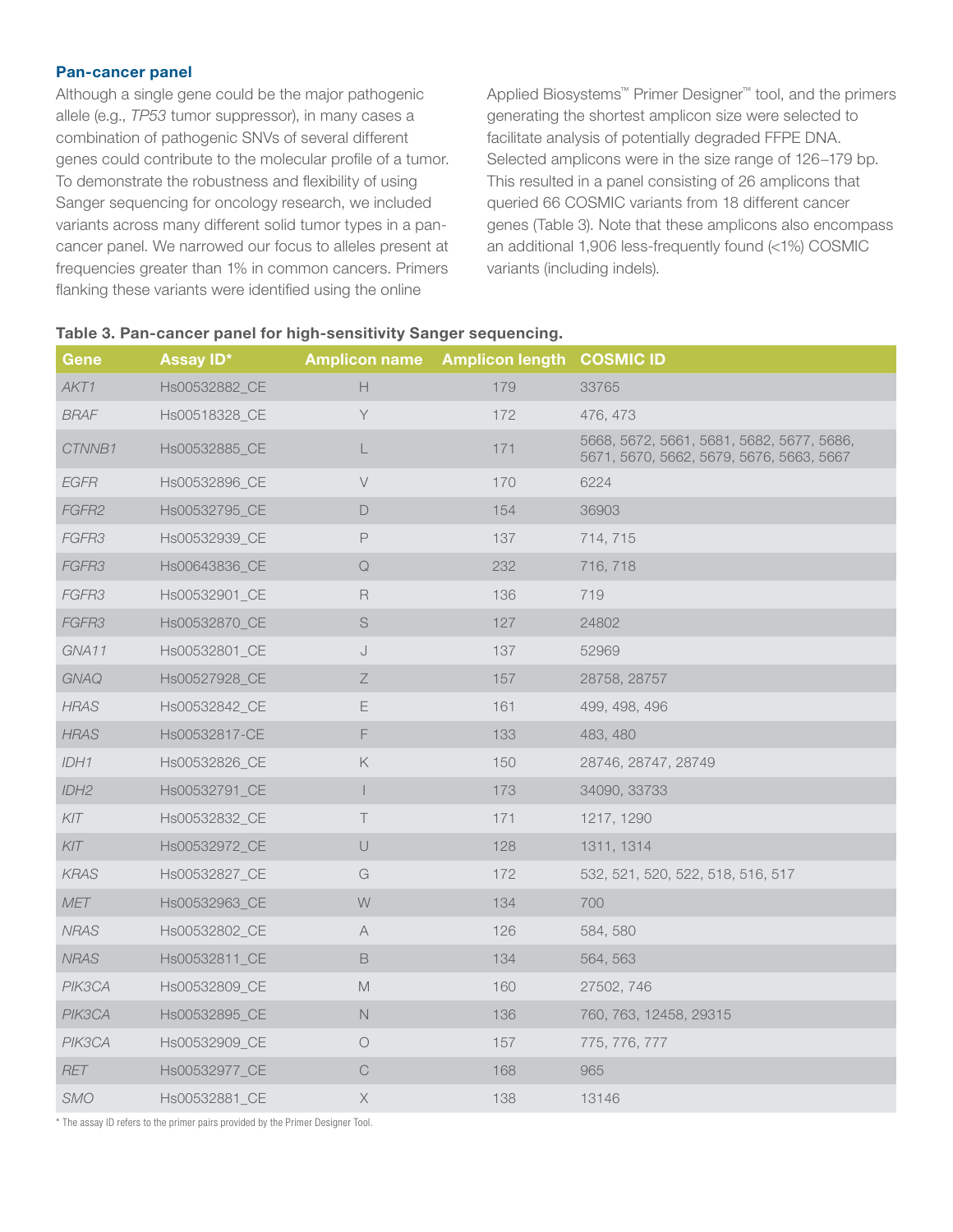To test the panel, we identified 34 commercially available FFPE samples representing 12 different tissue types where allele frequency information was also available from our previous NGS studies. These FFPE samples were used to screen for 14 variants represented by 10 amplicons. Allelic ratios calculated by Minor Variant Finder Software were in line with variant allele frequencies found by NGS (Table 4).

#### Table 4. Sanger sequencing confirmation of NGS allele frequency data.

| <b>FFPE</b><br>name | <b>Tissue</b><br>type | <b>Amplicon</b><br>name | Gene        | <b>Amino acid</b><br>change | Reference/<br>variant   | <b>VAF, Sanger forward</b><br>reaction $(\%)^*$ | <b>VAF, Sanger reverse</b><br>reaction $(\frac{6}{6})^*$ | VAF,<br><b>NGS (%)</b> |
|---------------------|-----------------------|-------------------------|-------------|-----------------------------|-------------------------|-------------------------------------------------|----------------------------------------------------------|------------------------|
| 1191289             | Uterus                | H                       | AKT1        | p.Glu17Lys                  | C/T                     | 64.3                                            | 67.4                                                     | 52.40                  |
| 364                 | Melanoma              | Υ                       | <b>BRAF</b> | p.Val600Glu                 | A/T                     | 2.7                                             | 16.9                                                     | 4.71                   |
| 367                 | Melanoma              | Y                       | <b>BRAF</b> | p.Val600Glu                 | A/T                     | 23.9                                            | 40.6                                                     | 21.95                  |
| 369                 | Melanoma              | Y                       | <b>BRAF</b> | p.Val600Glu                 | A/T                     | 39.3                                            | 50                                                       | 23.63                  |
| 372                 | Melanoma              | Y                       | <b>BRAF</b> | p.Val600Glu                 | A/T                     | 63.5                                            | 78.8                                                     | 66.99                  |
| 1181219             | <b>Brain</b>          | Υ                       | <b>BRAF</b> | p.Val600Glu                 | A/T                     | 49.3                                            | 43.8                                                     | 37.19                  |
| 1186528             | Colon                 | Υ                       | <b>BRAF</b> | p.Val600Glu                 | A/T                     | 53.5                                            | 61.8                                                     | 40.77                  |
| 1188466             | Uterus                | L                       | CTNNB1      | p.Ser33Cys                  | C/G                     | 14.5                                            | 14.3                                                     | 14.27                  |
| 1200313             | Lung                  | L                       | CTNNB1      | p.Asp32Asn                  | G/A                     | 34                                              | 28                                                       | 25.06                  |
| 1181943             | <b>Brain</b>          | Κ                       | IDH1        | p.Arg132His                 | C/T                     | 40.5                                            | 35.5                                                     | 40.90                  |
| 1188945             | <b>Brain</b>          | Κ                       | IDH1        | p.Arg132His                 | C/T                     | 27.3                                            | 22.5                                                     | 25.11                  |
| 1193124             | <b>Brain</b>          | Κ                       | IDH1        | p.Arg132His                 | C/T                     | 47.1                                            | 40.5                                                     | 46.40                  |
| 1160628             | Lung                  | G                       | <b>KRAS</b> | p.Gly12Val                  | C/A                     | 23.1                                            | 26.3                                                     | 18.97                  |
| 1182647             | Colon                 | G                       | <b>KRAS</b> | p.Gly12Asp                  | C/T                     | 24.2                                            | 35.6                                                     | 22.04                  |
| 1185114             | Colon                 | G                       | <b>KRAS</b> | p.Gly12Asp                  | C/T                     | 49.2                                            | 56.2                                                     | 41.14                  |
| 1187394             | Lung                  | G                       | <b>KRAS</b> | p.Gly12Cys                  | C/A                     | 17.6                                            | 17.9                                                     | 20.39                  |
| 1189051             | Lung                  | G                       | <b>KRAS</b> | p.Gly12Asp                  | C/T                     | 56.6                                            | 51.7                                                     | 70.59                  |
| 1191289             | Uterus                | G                       | KRAS        | p.Gly12Val                  | C/A                     | 35.3                                            | 26                                                       | 24.76                  |
| 1193721             | Liver                 | G                       | KRAS        | p.Gly12Val                  | C/A                     | 8.4                                             | 8.7                                                      | 7.27                   |
| 1198166             | Stomach               | G                       | KRAS        | p.Gly13Asp                  | C/T                     | 6.1                                             | 14                                                       | 13.33                  |
| 1199157             | Lung                  | G                       | KRAS        | p.Gly12Val                  | C/A                     | 22                                              | 25                                                       | 20.39                  |
| 1199257             | Lung                  | G                       | KRAS        | p.Gly12Asp                  | C/T                     | 10.2                                            | 12.7                                                     | 11.18                  |
| 1200313             | Lung                  | G                       | KRAS        | p.Gly12Asp                  | C/T                     | 37                                              | 46.8                                                     | 36.04                  |
| 330686m1            | Pancreas              | G                       | KRAS        | p.Gly12Asp                  | CЛ                      | 17.6                                            | 29                                                       | 11.17                  |
| 365                 | Melanoma              | А                       | <b>NRAS</b> | p.Gln61Lys                  | G/T                     | 35.1                                            | 32.3                                                     | 41.42                  |
| 1181647             | <b>Brain</b>          | B                       | <b>NRAS</b> | p.Gly12Asp                  | C/T                     | 9.6                                             | 6                                                        | 6.76                   |
| 1171721             | Cervix                | $\hbox{N}$              | PIK3CA      | p.Glu545Lys                 | G/A                     | 30                                              | 27.2                                                     | 29.70                  |
| 1179932             | Cervix                | $\mathbb N$             | PIK3CA      | p.Glu545Lys                 | G/A                     | 33.4                                            | 34.6                                                     | 34.01                  |
| 1183966             | Uterus                | $\bigcirc$              | PIK3CA      | p.His1047Arg                | A/G                     | 12.3                                            | 15.6                                                     | 13.62                  |
| 1183966             | Uterus                | $\bigcirc$              | PIK3CA      | p.His1047Arg                | A/G                     | 15.1                                            | 15                                                       | 13.62                  |
| 1184127             | Uterus                | $\hbox{N}$              | PIK3CA      | p.Glu545Lys                 | G/A                     | 35.3                                            | 26.8                                                     | 32.41                  |
| 1185114             | Colon                 | $\mathbb N$             | PIK3CA      | p.Glu545Lys                 | G/A                     | 15.9                                            | 13.4                                                     | 13.10                  |
| 1186427             | Ovary                 | М                       | PIK3CA      | p.Arg88Gln                  | $\mathrm{G}/\mathrm{A}$ | 16.7                                            | 24.4                                                     | 30.18                  |
| 1188466             | Uterus                | Ν                       | PIK3CA      | p.Glu545Lys                 | G/A                     | 3.9                                             | 4                                                        | 6.80                   |
| 1191227             | Esophagus             | $\circ$                 | PIK3CA      | p.His1047Arg                | A/G                     | 38.3                                            | 32.8                                                     | 30.33                  |
| 1194253             | Lung                  | N                       | PIK3CA      | p.Glu545Lys                 | G/A                     | 8.4                                             | 10                                                       | 14.25                  |
| 1197327             | Stomach               | $\bigcirc$              | PIC3CA      | p.His1047Arg                | A/G                     | 2.5                                             | 3.7                                                      | 5.50                   |
| 1199851             | Stomach               | $\hbox{N}$              | PIK3CA      | p.Glu542Lys                 | G/A                     | 12.9                                            | 10.8                                                     | 11.21                  |
| 308452a4            | <b>Breast</b>         | $\mathsf{N}$            | PIK3CA      | p.Glu545Lys                 | G/A                     | 32.1                                            | 26.1                                                     | 25.41                  |

\* Highlighted cells represent variants where the variant allele frequency (VAF) was significantly different between forward and reverse Sanger sequencing reactions. This is likely due to local sequence context–specific nucleotide incorporation differences.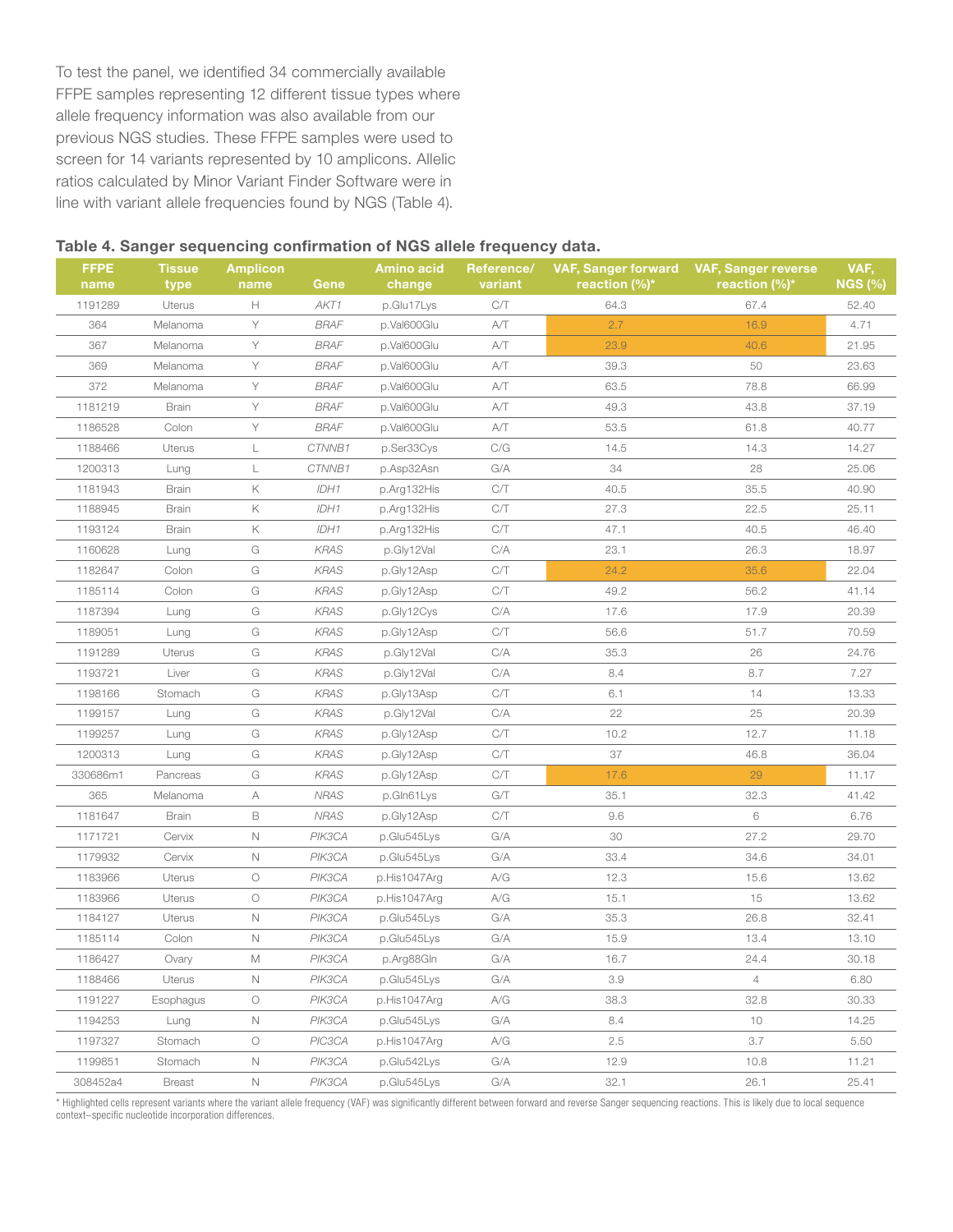Importantly, the correlation between the variant allele frequencies generated by Sanger sequencing coupled with Minor Variant Finder Software versus NGS was similar to the correlation between the variant allele frequencies of forward versus reverse Sanger sequencing reactions (Figure 5). This illustrates that there is as much variance in allele frequency between NGS and Minor Variant Finder Software results as there is in sequencing opposite DNA strands.

In many cases, the amount of DNA obtained from a tumor FFPE sample is very limited. We therefore analyzed the accuracy of minor variant detection using very low amounts of DNA input across FFPE samples from different tissue types and different genes. We selected three amplicons and four samples that covered common COSMIC mutations at differing frequencies. We then tested the ability to detect allelic variants using 10 ng, 3 ng, 1 ng, 0.3 ng, and 0.1 ng of input DNA (Table 5). The lower the amount of DNA sequenced, the higher the variation of allele frequency calls were observed. This could be explained simply by the stochastic variation in template sampling. For example, 0.1 ng of human genomic DNA contains only approximately 15 diploid genome copies.



Figure 5. Correlation between allele frequencies. The correlation between (A) the average of allele frequencies generated from forward and reverse Sanger sequencing reactions vs. NGS allele frequencies is similar to the correlation between that of  $(B)$  allele frequencies generated by Sanger forward vs. reverse sequencing reactions.

| <b>FFPE</b><br>sample | <b>Variant</b><br>allele | <b>Tissue</b><br>type  | <b>VAF, NGS (%)</b> | <b>DNA</b><br>amount | <b>Diploid</b><br>copy number | <b>VAF, Sanger forward</b><br>reaction (%) | <b>VAF, Sanger reverse</b><br>reaction (%) |
|-----------------------|--------------------------|------------------------|---------------------|----------------------|-------------------------------|--------------------------------------------|--------------------------------------------|
| 1187394               |                          | Lung tumor             | 20.39               | 10 ng                | 1,500                         | 17.6                                       | 17.9                                       |
|                       |                          |                        |                     | 3 ng                 | 450                           | 16.7                                       | 21.1                                       |
|                       | <b>KRAS</b><br>p.G12C    |                        |                     | 1 <sub>ng</sub>      | 150                           | 16.6                                       | 15.6                                       |
|                       |                          |                        |                     | 0.3 <sub>ng</sub>    | 45                            | 24.2                                       | 27.5                                       |
|                       |                          |                        |                     | 0.1 <sub>ng</sub>    | 15                            | 30.9                                       | 11.7                                       |
|                       |                          |                        | 25.41               | 10 ng                | 1,500                         | 32.1                                       | 36.1                                       |
|                       |                          |                        |                     | 3 ng                 | 450                           | 27.8                                       | 29.3                                       |
| 308452a4              | PIK3CA<br>p.E545K        | <b>Breast</b><br>tumor |                     | 1 <sub>ng</sub>      | 150                           | 30.4                                       | 23.9                                       |
|                       |                          |                        |                     | 0.3 <sub>ng</sub>    | 45                            | 29                                         | 23.1                                       |
|                       |                          |                        |                     | 0.1 <sub>ng</sub>    | 15                            | 11.9                                       | 27.7                                       |
|                       | <b>BRAF</b><br>p.V600E   | Melanoma               | 66.99               | 10 ng                | 1,500                         | 63.5                                       | 78.8                                       |
|                       |                          |                        |                     | 3 ng                 | 450                           | 63.5                                       | 80.8                                       |
| 372                   |                          |                        |                     | 1 <sub>ng</sub>      | 150                           | 63.8                                       | 82.9                                       |
|                       |                          |                        |                     | 0.3 <sub>ng</sub>    | 45                            | 53.8                                       | 80.4                                       |
|                       |                          |                        |                     | 0.1 <sub>ng</sub>    | 15                            | 84.9                                       | 77.5                                       |
|                       |                          | Melanoma               | 4.71                | 10 ng                | 1,500                         | $\mathbf{2}$                               | 8.2                                        |
| 364                   |                          |                        |                     | 3 ng                 | 450                           | 5.5                                        | 10.8                                       |
|                       | <b>BRAF</b><br>p.V600E   |                        |                     | 1 <sub>ng</sub>      | 150                           | 4.8                                        | No data                                    |
|                       |                          |                        |                     | 0.3 <sub>ng</sub>    | 45                            | 21.5                                       | 5.5                                        |
|                       |                          |                        |                     | 0.1 <sub>ng</sub>    | 15                            | 59                                         | 13.6                                       |

#### Table 5. Effect of low DNA input amount on allele frequency across different FFPE samples.